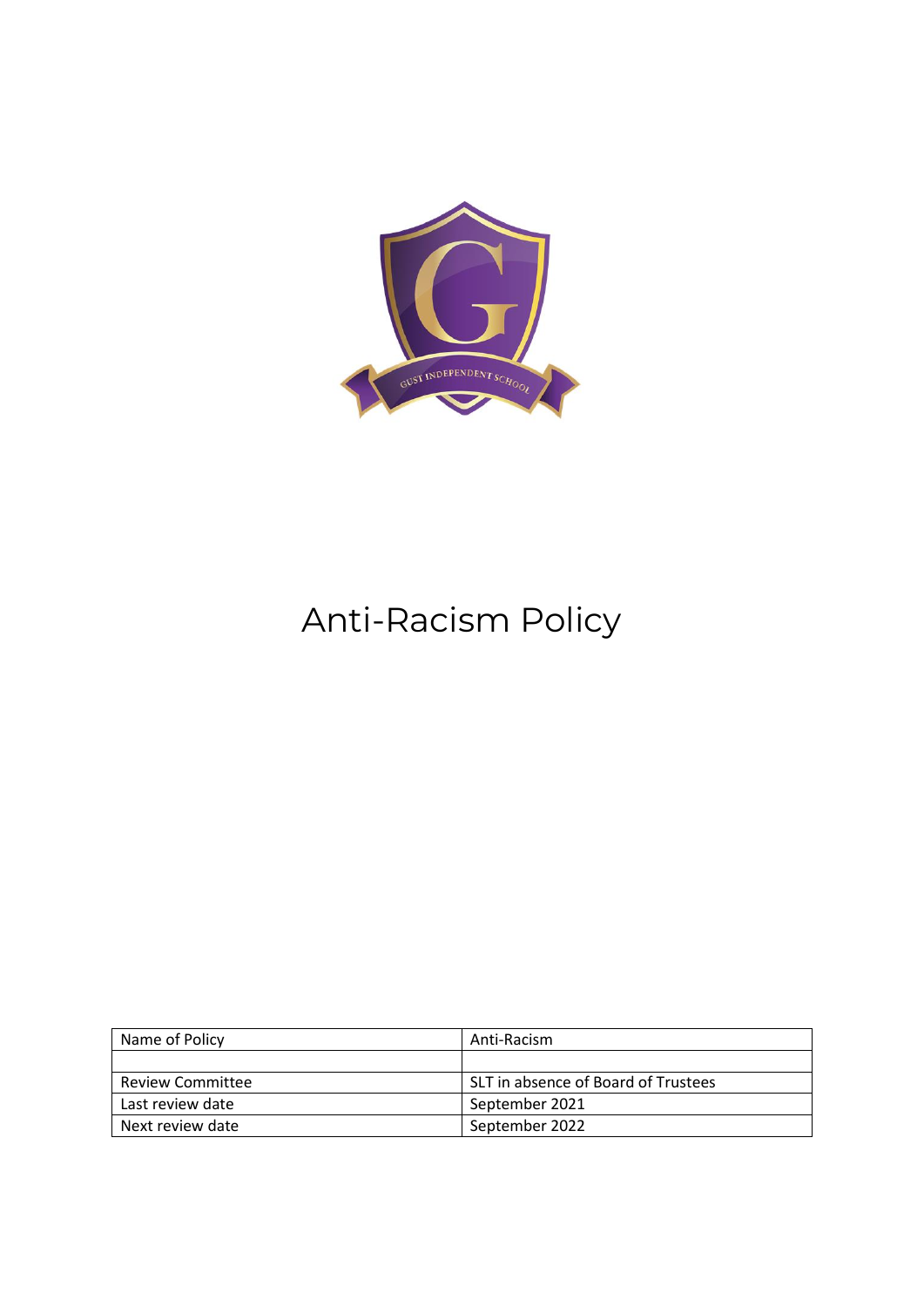*GUST Independent School is committed to equality and valuing diversity and actively supports practices that promote genuine equality of opportunity for all staff and young people.*

## **1 Rationale**

We expect all children to find school a safe and welcoming place, where they are able to achieve success, irrespective of their nationality or ethnic background. It is not possible to achieve this if any of its members face prejudice or hostility because of their ethnic origins. Therefore, we believe it is important to have in place an Anti-Racism Policy, to clarify our expectations, approach and which helps ensure equality of opportunity of education for all children.

By having such a policy, we give a clear message to everyone in the school community that racism will not be tolerated in any form.

Finally, it is a legal requirement to "eliminate unlawful racial discrimination and promote equality of opportunity, and good relations......" Sec 71 [Race Relations Act 1976.](http://www.legislation.gov.uk/ukpga/1976/74/enacted)

# **2 Effective promotion of anti-racist practices**

The School welcomes the diversity of cultures, backgrounds, faiths and beliefs and celebrates the home languages, dialects and accents of all pupils, staff and others associated with the school.

We will ensure that the school nurtures an ethos and environment where all are valued and where views are taken into consideration. This embraces a culture that enables all who teach and learn in the school to review their practices and behaviours, to have the confidence to build on prior experiences and to make appropriate changes.

All associated with the school are committed to dealing with incidents involving racism (including prejudice and stereotyping), racial harassment, and racist name calling whenever they occur**.**

## **3 Principles**

The school is an anti-racist establishment and is committed to: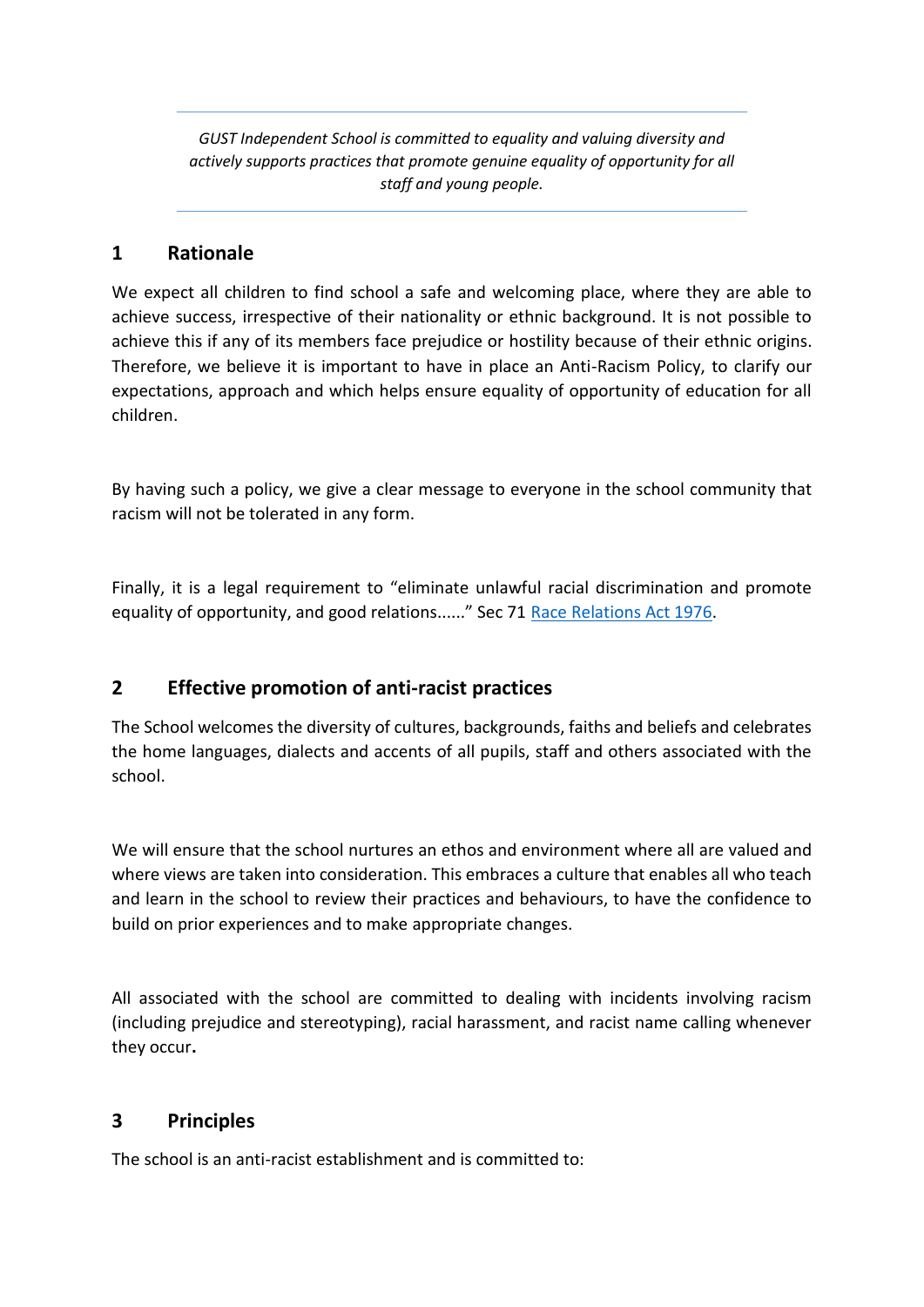- educating young people to successfully take their place in a multi-cultural Britain;
- promoting tolerance and understanding of others;
- addressing racism;
- ensuring action to support victims of racism;
- ensuring existing school policies address inappropriate behaviour around racism and other
- discriminatory practices; and
- recording and reporting racist incidents.

#### **4 Practice**

#### **4.1 Curriculum**

The curriculum is a strong means of addressing racism and promoting equality of opportunity for all children. Within every school experience, racist attitudes, misconceptions and stereotypes are discussed, challenged and addressed. GUST promotes the spiritual, moral, cultural, mental and physical development of pupils at the school and through wider society.

We will use the curriculum to teach tolerance and opportunities across all subjects to support pupils in valuing cultural diversity and understanding. We are committed to identifying cultural awareness issues across the curriculum, and to maximising opportunities both within and outside the classroom to promote greater understanding and to lead pupils towards becoming confident and positive contributors to their community and effective users of its services and facilities, according to their maturity. More specifically, there are regular opportunities available through our Life Education, Citizenship and EPIC programmes to prepare pupils to meet their responsibilities as citizens in a multi-cultural society.

Within this context the school will continue to teach pupils the difference between right and wrong and the need to respect one another as well as themselves. We will seek to promote racial harmony, prepare pupils for living in a diverse and increasingly inter-dependant society and specifically to address racism, sexism and other forms of discrimination. The EPIC (Ethics, Philosophy and Culture) curriculum is also key in enabling pupils to gain insights into the origins and practices of their own cultures, and into those of the wider community.

Various trips, experiences and guest speakers over different year groups allow first-hand experience of different cultures and beliefs.

All teachers are expected to respect the rights of others and to respect those with different beliefs: expressing a personal view in an unprofessional way would be considered inappropriate.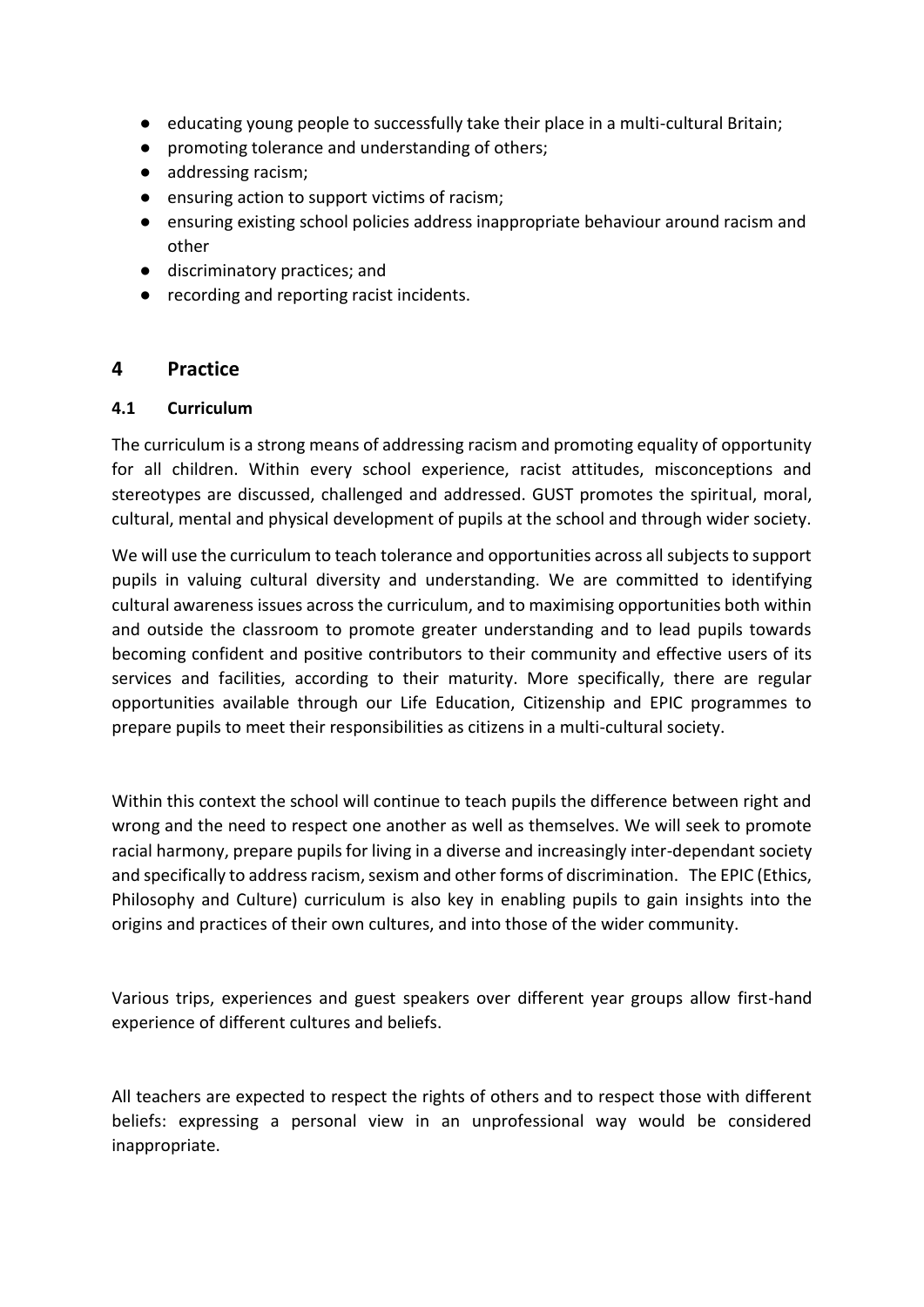#### **4.2 Social Inclusion**

As an inclusive school, leaders and the governing body will seek to ensure that:

- all pupils achieve as much as they can, and derive maximum benefit, according to their individual needs, from what the school provides;
- pupils, or groups of pupils, who are underachieving are identified and strategies are put in place to increase their rate of progress;
- differences between pupils, or groups of pupils in terms of achievement, teaching and learning, and access to curricular opportunities can be explained, founded on the effective use of relevant data;
- there is a continuous system of monitoring, evaluating and reviewing the strategies implemented, including tracking the progress of individual pupils; and
- account is taken of pupils' views as we seek to remove barriers to attainment and progress.

#### **4.3 Books and materials**

We will select text and materials that take into account appropriateness in today's multicultural society.

Materials in school will be examined for racist bias and either withdrawn from use or used as a resource to promote discussion on racism and racist content.

# **5 What can be considered racist behaviour?**

Categories of racist behaviour (list is not exhaustive):

- using words or phrases in humour or aggression related to another person's colour, ethnicity or religion;
- physical assault against a person or group because of colour, ethnicity or religion;
- racist graffiti;
- provocative behaviour, e.g. racist badges or insignia;
- bringing racist materials (such as racist leaflets) into school;
- verbal abuse and threats, including name-calling, insults and racist jokes;
- incitement of others to behave in a racist way;
- racist comments in the course of discussion in lessons;
- ridiculing of an individual or group for cultural differences;
- refusal to co-operate with others because of their ethnic origins; and/or
- posting any racist comments online.

## **6 Legal context**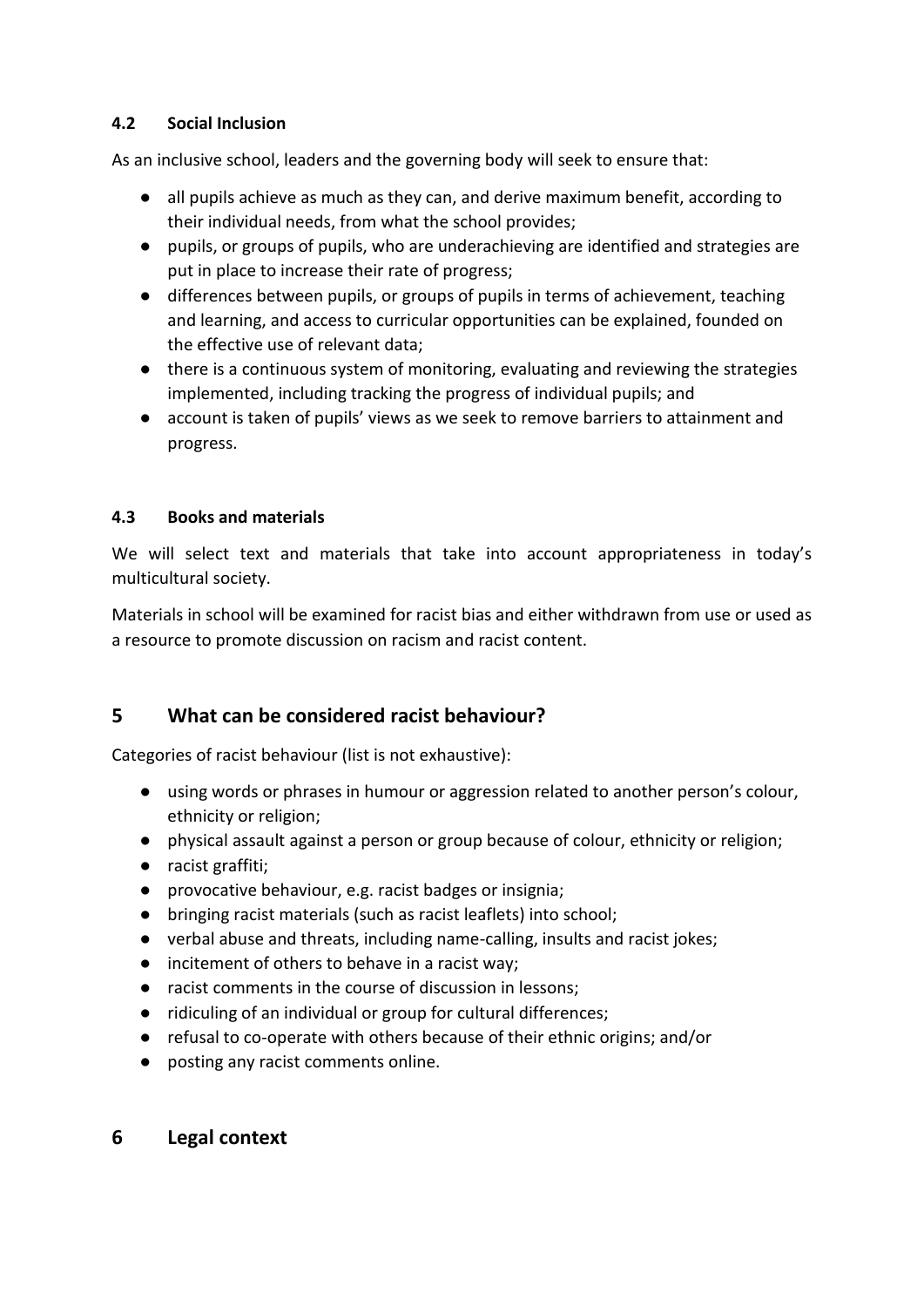The [Race Relations Act 1976](http://www.legislation.gov.uk/ukpga/1976/74/enacted) requires Local Authorities to ensure that the provision of education is carried out with "due regard to the need".

- to eliminate unlawful discrimination.
- to promote equality of opportunity and good relations between persons of different racial groups.

Intentional harassment is now an offence under The Criminal Justice and [Public Order Act](http://www.legislation.gov.uk/ukpga/1994/33/contents)  [1994.](http://www.legislation.gov.uk/ukpga/1994/33/contents)

A person is guilty of an offence if, with intent they:

- Use threatening, abusive or insulting words or behaviour, or
- Display any writing, sign or other visible representation that is threatening, abusive or insulting, thereby causing that, or another person, harassment, alarm or distress.

GUST is committed to equal opportunities for all and is opposed to all forms of racist prejudice and unfair discrimination.

# **7 Staff training**

The Headteacher will draw the attention of all staff to issues of racism by:

- Putting the issue of racial harassment on the safeguarding agenda for discussion if there has been a highlighted concern
- Examining school practices and procedures to tackle racism
- Drawing upon the advice and experience of others, including other schools and those with specialist knowledge and experience
- Agreeing to common strategies to improve our learning environment

All staff and Trustees undertake Prevent training to ensure they are fully aware of potential situations that could be detrimental to the ethos of our school which involve extremism and radicalisation. The purpose of the Prevent Duty is to help staff understand:

- what extremism and radicalisation are
- how young people are radicalised
- how messages are spread
- what Prevent is
- what signs to look for
- actions to be taken

#### **Staff must lead by example**

Racist behaviour must be regarded as unprofessional and therefore a disciplinary offence.

Where a child, parent or member of staff is racially abused by another member of staff, the following procedure will be followed: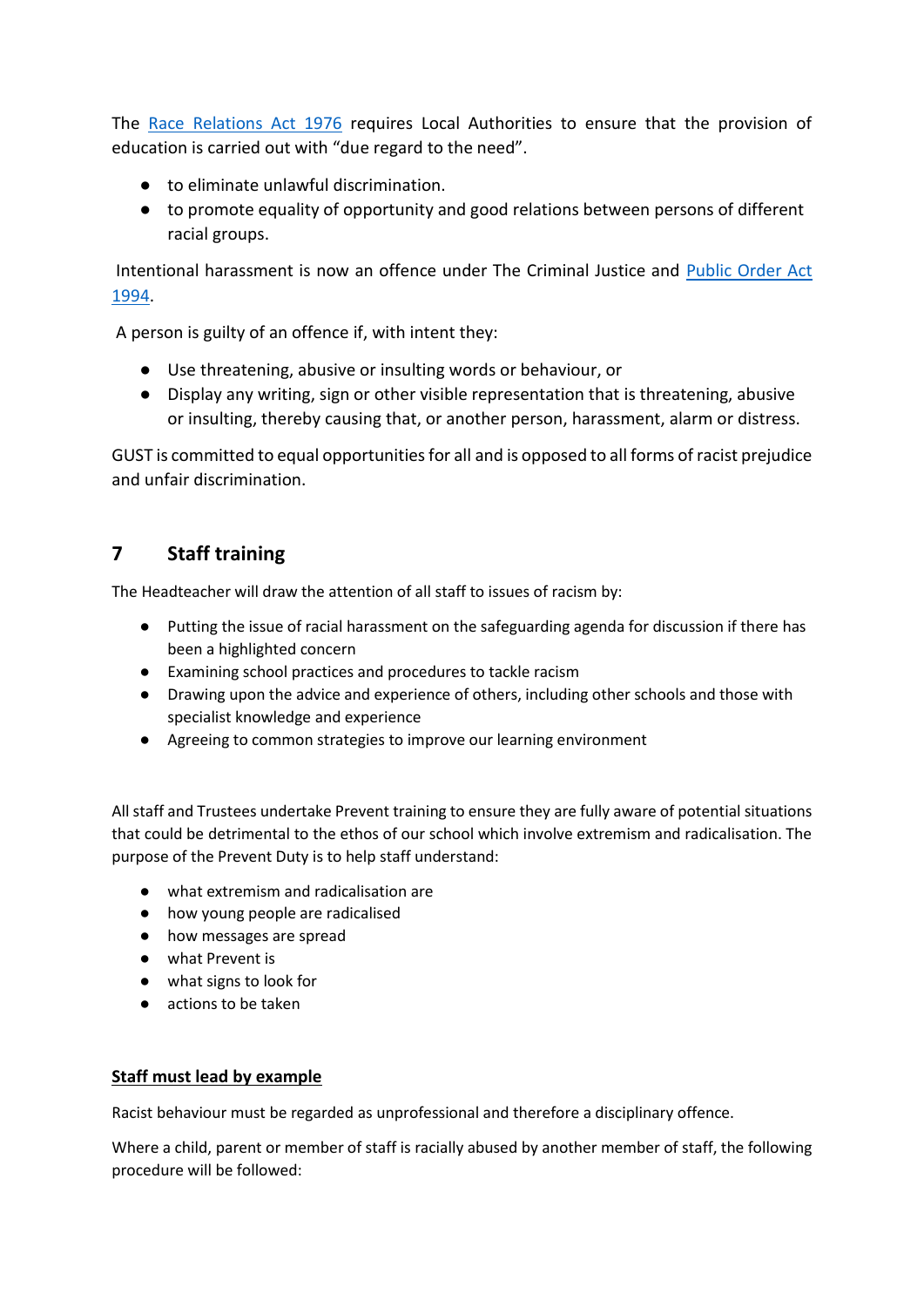- Known incidents reported to the Headteacher.
- The Headteacher will seek to resolve the issue.
- In cases where the parents or children are not satisfied with the actions taken by the Headteacher, they should be informed of their right to make a formal complaint to the Chair of Board of Trustees.
- The Chair of Board of Trustees will investigate the case and will take appropriate action following the complaints policy.
- Racist behaviour by any member of staff would be considered as gross misconduct and the person concerned subject to disciplinary action.

In a case where a member of staff is racially abused by any child, parent or other member of staff, the complaint should be dealt with using the disciplinary procedure.

## **8 Supporting Victims**

At GUST, we will:

- give immediate reassurance and support;
- ensure a member of staff explains the school's zero tolerance policy towards any form of racism;
- give opportunities for the child to express their own concerns and feelings;
- support from external agencies can be sought in cases of repeated racist incidents;
- parents/carers of children who express racial extremities will be notified;
- all staff will be ready to discuss and follow up the child's and/ or parental/carer concerns; and
- follow the school's behaviour and discipline policy as refer to the anti-bullying policy as necessary.

## **9 Dealing with the perpetrators**

All Categories mentioned before will result in the following actions being taken:

- No member of staff will ever ignore any incidence of racism at GUST.
- An initial incident may be dealt with by the class teacher.
- **All incidents** will be reported to the Headteacher or Deputy Headteacher and the Designated Safeguarding Lead where they will explain the reasons behind the school's policy for zero tolerance of racism.
- **All incidents** will be recorded on CPOMS by a member of staff that witnessed the incident.
- The Headteacher, Deputy Headteacher or DSL will investigate the incident and parents/carers will be notified if necessary. An appropriate person will then decide if any further action will be taken.
- In the case of a very young child making racist remarks, a discussion will take place with the child and parent/carer. It is for the Headteacher to decide on the innocence of the remark

## **10 Monitoring and Reporting Incidents**